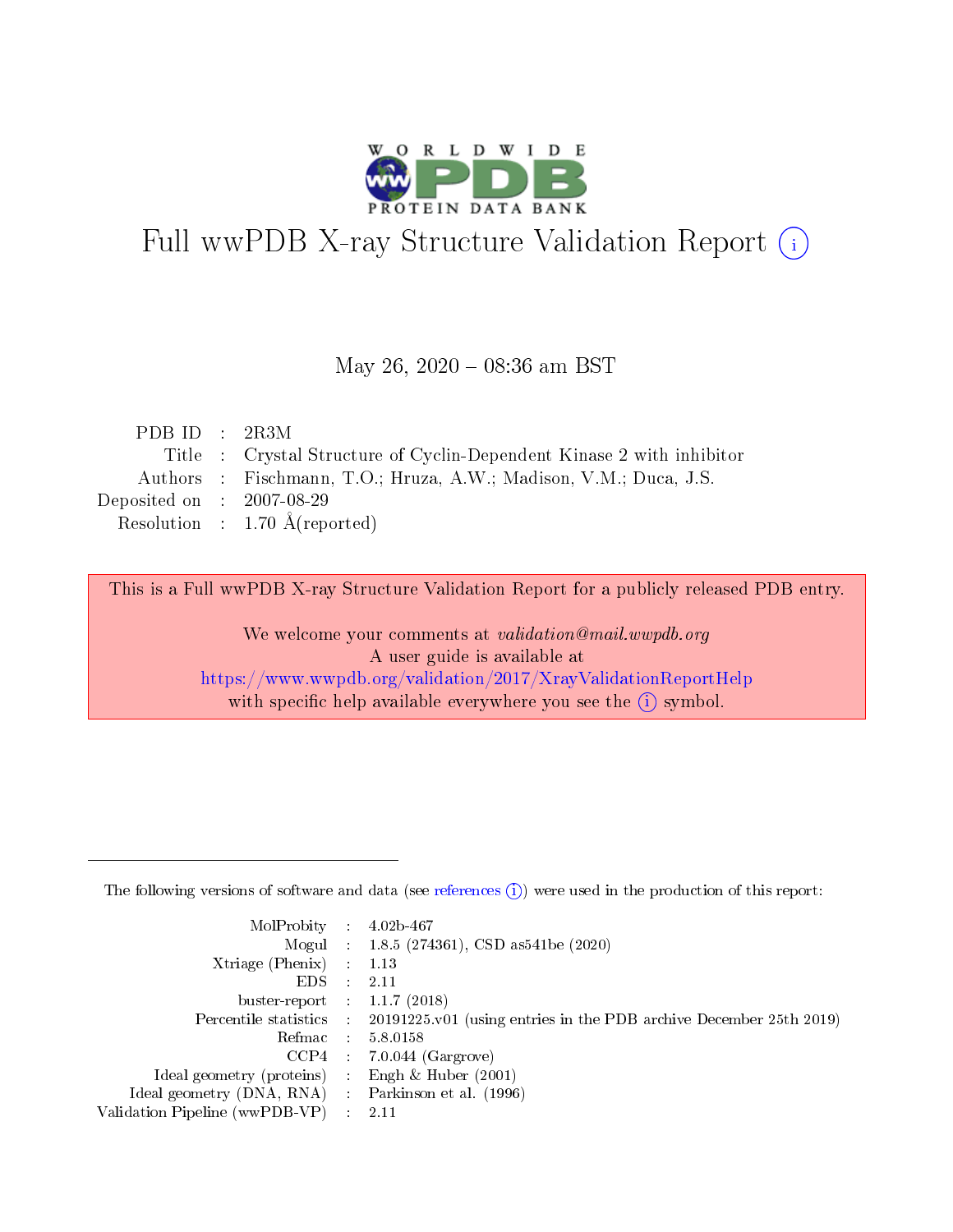## 1 [O](https://www.wwpdb.org/validation/2017/XrayValidationReportHelp#overall_quality)verall quality at a glance  $(i)$

The following experimental techniques were used to determine the structure: X-RAY DIFFRACTION

The reported resolution of this entry is 1.70 Å.

Percentile scores (ranging between 0-100) for global validation metrics of the entry are shown in the following graphic. The table shows the number of entries on which the scores are based.



| Metric                | Whole archive        | Similar resolution                                                     |
|-----------------------|----------------------|------------------------------------------------------------------------|
|                       | $(\#\text{Entries})$ | $(\#\text{Entries},\,\text{resolution}\,\,\text{range}(\textup{\AA}))$ |
| $R_{free}$            | 130704               | $4298(1.70-1.70)$                                                      |
| Clashscore            | 141614               | $4695(1.70-1.70)$                                                      |
| Ramachandran outliers | 138981               | $4610(1.70-1.70)$                                                      |
| Sidechain outliers    | 138945               | $4610(1.70-1.70)$                                                      |
| RSRZ outliers         | 127900               | $4222(1.70-1.70)$                                                      |

The table below summarises the geometric issues observed across the polymeric chains and their fit to the electron density. The red, orange, yellow and green segments on the lower bar indicate the fraction of residues that contain outliers for  $>=3, 2, 1$  and 0 types of geometric quality criteria respectively. A grey segment represents the fraction of residues that are not modelled. The numeric value for each fraction is indicated below the corresponding segment, with a dot representing fractions  $\epsilon=5\%$  The upper red bar (where present) indicates the fraction of residues that have poor fit to the electron density. The numeric value is given above the bar.

| Mol       | $\alpha$ hain | Length | Quality of chain |     |    |
|-----------|---------------|--------|------------------|-----|----|
|           |               |        | 11%              |     |    |
| <u>д.</u> | . .           | 299    | 73%              | 19% | 5% |

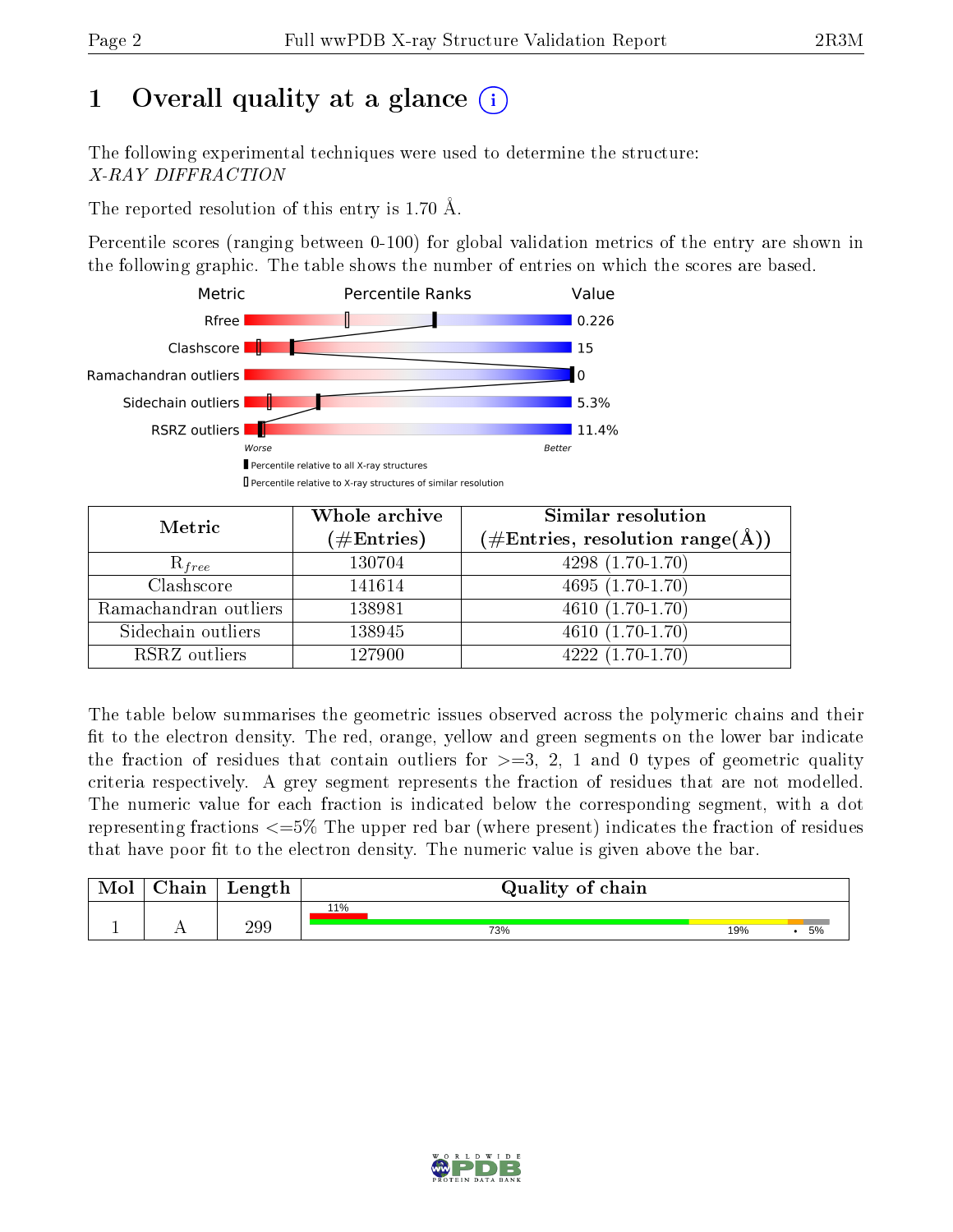# 2 Entry composition (i)

There are 3 unique types of molecules in this entry. The entry contains 2527 atoms, of which 0 are hydrogens and 0 are deuteriums.

In the tables below, the ZeroOcc column contains the number of atoms modelled with zero occupancy, the AltConf column contains the number of residues with at least one atom in alternate conformation and the Trace column contains the number of residues modelled with at most 2 atoms.

Molecule 1 is a protein called Cell division protein kinase 2.

| Mol | Chain | Residues | Atoms                     |      |     | ZeroOcc | $\vert$ AltConf $\vert$ Trace |  |  |  |
|-----|-------|----------|---------------------------|------|-----|---------|-------------------------------|--|--|--|
|     |       | 283      | $\mathrm{Tota}_1$<br>2289 | 1487 | 391 | 402     |                               |  |  |  |

• Molecule 2 is N- $((2\text{-anninopyrimidin-5-yl)methyl})-5-(2,6\text{-difluorophenyl})-3\text{-ethylpyrazolo}[1,5]$ -a|pyrimidin-7-amine (three-letter code: SCX) (formula:  $C_{19}H_{17}F_2N_7$ ).



| Mol | $\vert$ Chain $\vert$ Residues |           | Atoms |  | $ZeroOcc \   \ AltConf$ |  |
|-----|--------------------------------|-----------|-------|--|-------------------------|--|
|     |                                | Total C F | 19    |  |                         |  |

Molecule 3 is water.

|  | $\text{Mol}$   Chain   Residues | Atoms               | $ZeroOcc \   \ AltConf$ |  |
|--|---------------------------------|---------------------|-------------------------|--|
|  |                                 | Total<br>210<br>210 |                         |  |

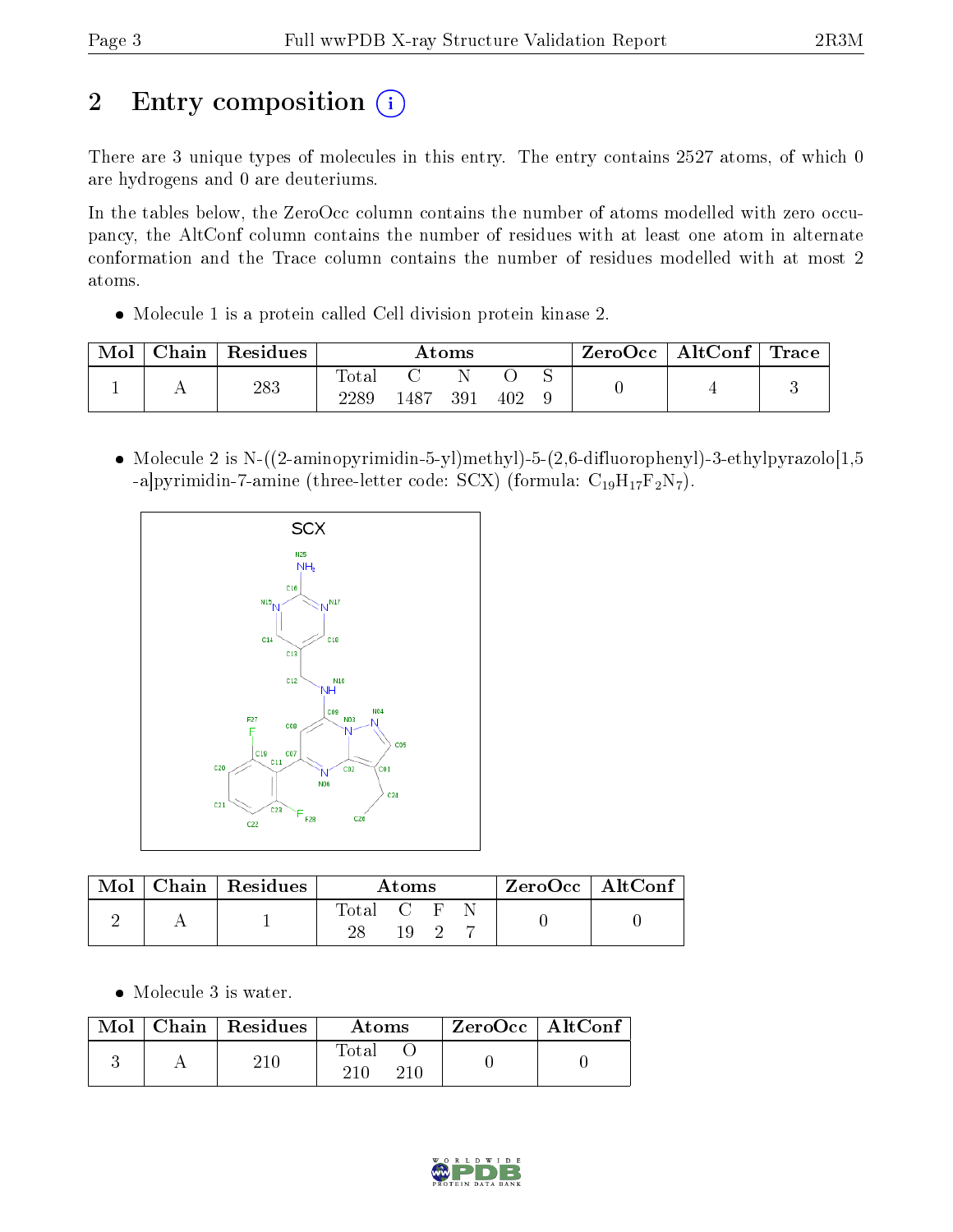## 3 Residue-property plots  $(i)$

These plots are drawn for all protein, RNA and DNA chains in the entry. The first graphic for a chain summarises the proportions of the various outlier classes displayed in the second graphic. The second graphic shows the sequence view annotated by issues in geometry and electron density. Residues are color-coded according to the number of geometric quality criteria for which they contain at least one outlier: green  $= 0$ , yellow  $= 1$ , orange  $= 2$  and red  $= 3$  or more. A red dot above a residue indicates a poor fit to the electron density (RSRZ  $> 2$ ). Stretches of 2 or more consecutive residues without any outlier are shown as a green connector. Residues present in the sample, but not in the model, are shown in grey.



• Molecule 1: Cell division protein kinase 2

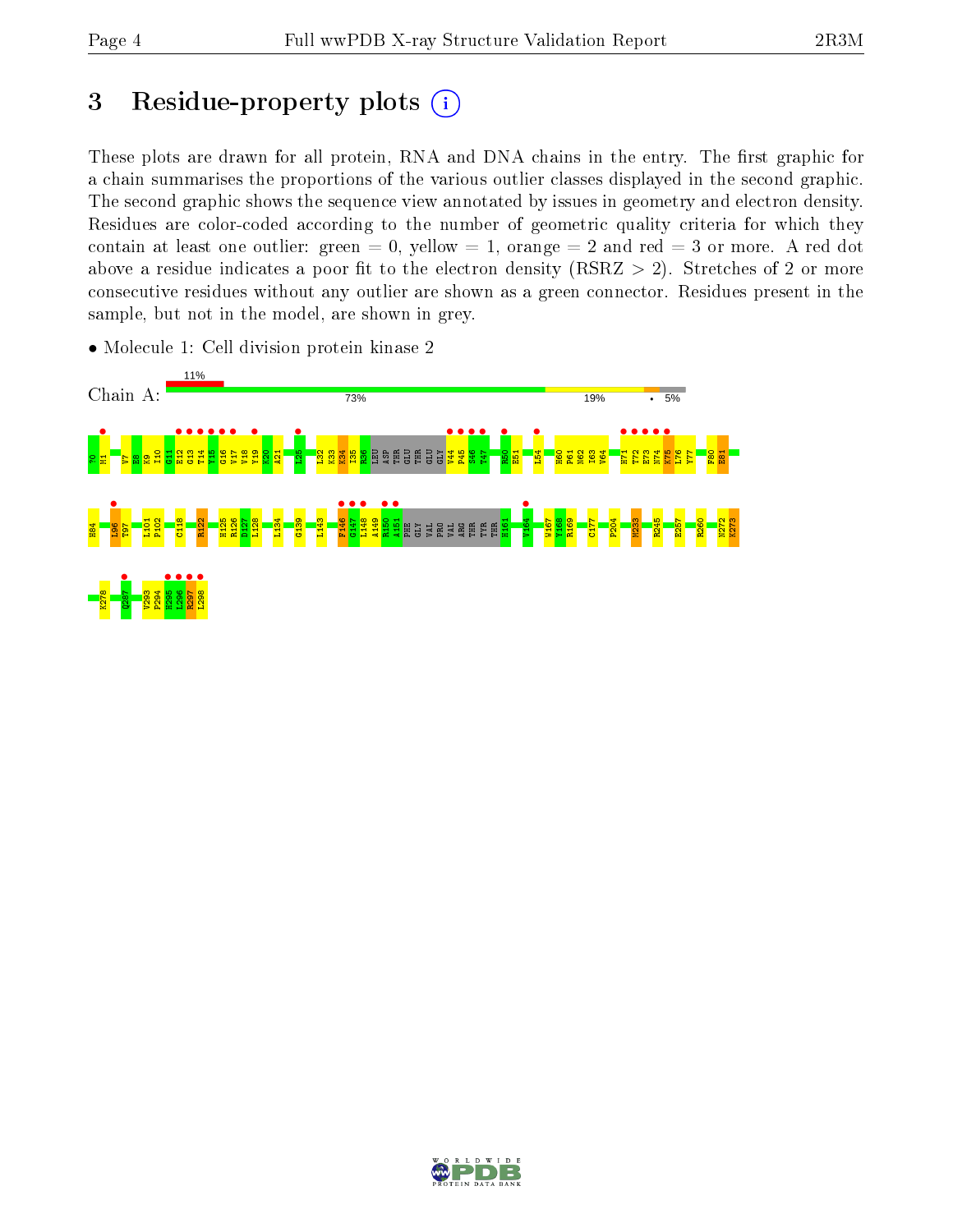# 4 Data and refinement statistics  $(i)$

| Property                                                   | Value                                           | Source     |
|------------------------------------------------------------|-------------------------------------------------|------------|
| Space group                                                | P 21 21 21                                      | Depositor  |
| Cell constants                                             | 70.87Å<br>$53.24\text{\AA}$<br>72.17Å           |            |
| a, b, c, $\alpha$ , $\beta$ , $\gamma$                     | $90.00^\circ$<br>$90.00^\circ$<br>$90.00^\circ$ | Depositor  |
| Resolution $(A)$                                           | 36.70<br>$-1.70$                                | Depositor  |
|                                                            | 36.66<br>$-1.70$                                | <b>EDS</b> |
| % Data completeness                                        | $96.2$ $(36.70-1.70)$                           | Depositor  |
| (in resolution range)                                      | $96.2$ $(36.66 - 1.70)$                         | <b>EDS</b> |
| $\mathrm{R}_{merge}$                                       | 0.04                                            | Depositor  |
| $\mathrm{R}_{sym}$                                         | (Not available)                                 | Depositor  |
| $\langle I/\sigma(I) \rangle^{-1}$                         | $\overline{2.37}$ (at 1.70Å)                    | Xtriage    |
| Refinement program                                         | <b>BUSTER-TNT</b>                               | Depositor  |
|                                                            | 0.185, 0.216                                    | Depositor  |
| $R, R_{free}$                                              | 0.197<br>0.226<br>$\ddot{\phantom{a}}$          | DCC        |
| $R_{free}$ test set                                        | 1503 reflections $(5.08\%)$                     | wwPDB-VP   |
| Wilson B-factor $(A^2)$                                    | 23.6                                            | Xtriage    |
| Anisotropy                                                 | 0.434                                           | Xtriage    |
| Bulk solvent $k_{sol}$ (e/Å <sup>3</sup> ), $B_{sol}(A^2)$ | $0.36$ , 56.9                                   | <b>EDS</b> |
| $\overline{L-test for}$ twinning <sup>2</sup>              | $< L >$ = 0.45, $< L^2 >$ = 0.28                | Xtriage    |
| Estimated twinning fraction                                | $0.035$ for $-h, l, k$                          | Xtriage    |
| $F_o, F_c$ correlation                                     | 0.96                                            | <b>EDS</b> |
| Total number of atoms                                      | 2527                                            | wwPDB-VP   |
| Average B, all atoms $(A^2)$                               | 32.0                                            | wwPDB-VP   |

Xtriage's analysis on translational NCS is as follows: The largest off-origin peak in the Patterson function is  $5.41\%$  of the height of the origin peak. No significant pseudotranslation is detected.

<sup>&</sup>lt;sup>2</sup>Theoretical values of  $\langle |L| \rangle$ ,  $\langle L^2 \rangle$  for acentric reflections are 0.5, 0.333 respectively for untwinned datasets, and 0.375, 0.2 for perfectly twinned datasets.



<span id="page-4-1"></span><span id="page-4-0"></span><sup>1</sup> Intensities estimated from amplitudes.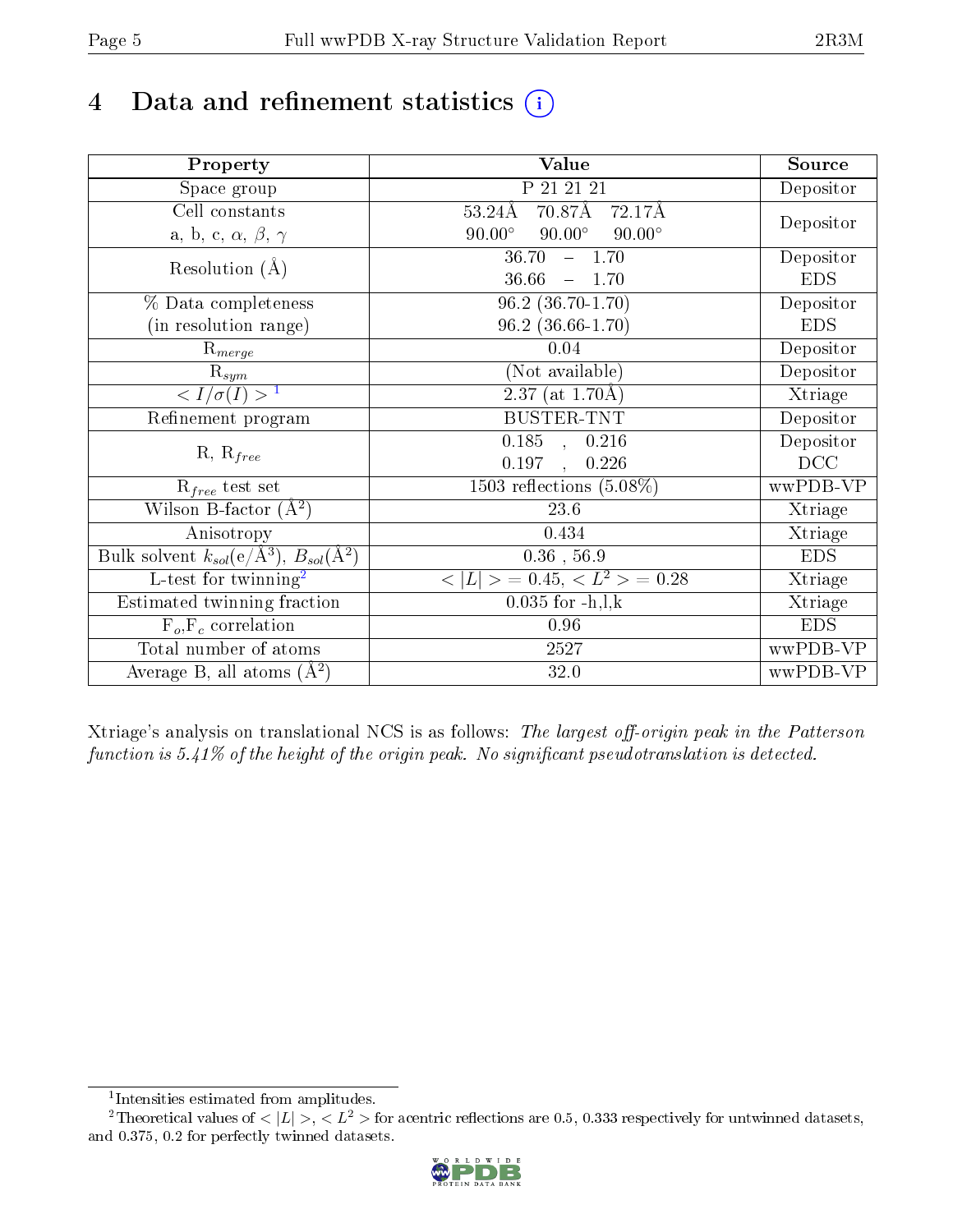# 5 Model quality  $(i)$

### 5.1 Standard geometry (i)

Bond lengths and bond angles in the following residue types are not validated in this section: CSD, SCX, ACE

The Z score for a bond length (or angle) is the number of standard deviations the observed value is removed from the expected value. A bond length (or angle) with  $|Z| > 5$  is considered an outlier worth inspection. RMSZ is the root-mean-square of all Z scores of the bond lengths (or angles).

| $Mol$   Chain |      | Bond lengths                    |      | Bond angles                            |
|---------------|------|---------------------------------|------|----------------------------------------|
|               |      | RMSZ $ #Z  > 5$ RMSZ $ #Z  > 5$ |      |                                        |
|               | 0.54 | 0/2335                          | 0.54 | $\begin{array}{ c} 0/3165 \end{array}$ |

There are no bond length outliers.

There are no bond angle outliers.

There are no chirality outliers.

There are no planarity outliers.

#### 5.2 Too-close contacts  $(i)$

In the following table, the Non-H and H(model) columns list the number of non-hydrogen atoms and hydrogen atoms in the chain respectively. The H(added) column lists the number of hydrogen atoms added and optimized by MolProbity. The Clashes column lists the number of clashes within the asymmetric unit, whereas Symm-Clashes lists symmetry related clashes.

| Mol |      |      | Chain   Non-H   H(model)   H(added)   Clashes   Symm-Clashes |
|-----|------|------|--------------------------------------------------------------|
|     | 2289 | 2341 |                                                              |
|     |      |      |                                                              |
|     | 210  |      |                                                              |
|     | 2527 | 2358 |                                                              |

The all-atom clashscore is defined as the number of clashes found per 1000 atoms (including hydrogen atoms). The all-atom clashscore for this structure is 15.

All (72) close contacts within the same asymmetric unit are listed below, sorted by their clash magnitude.

| Atom-1             | Atom-2              | Interatomic<br>distance $(A)$ | Clash<br>overlap $(A)$ |
|--------------------|---------------------|-------------------------------|------------------------|
| 1:A:169[B]:ARG:HG3 | 1:A:169[B]:ARG:HH11 | 1.24                          | 0.99                   |

Continued on next page...

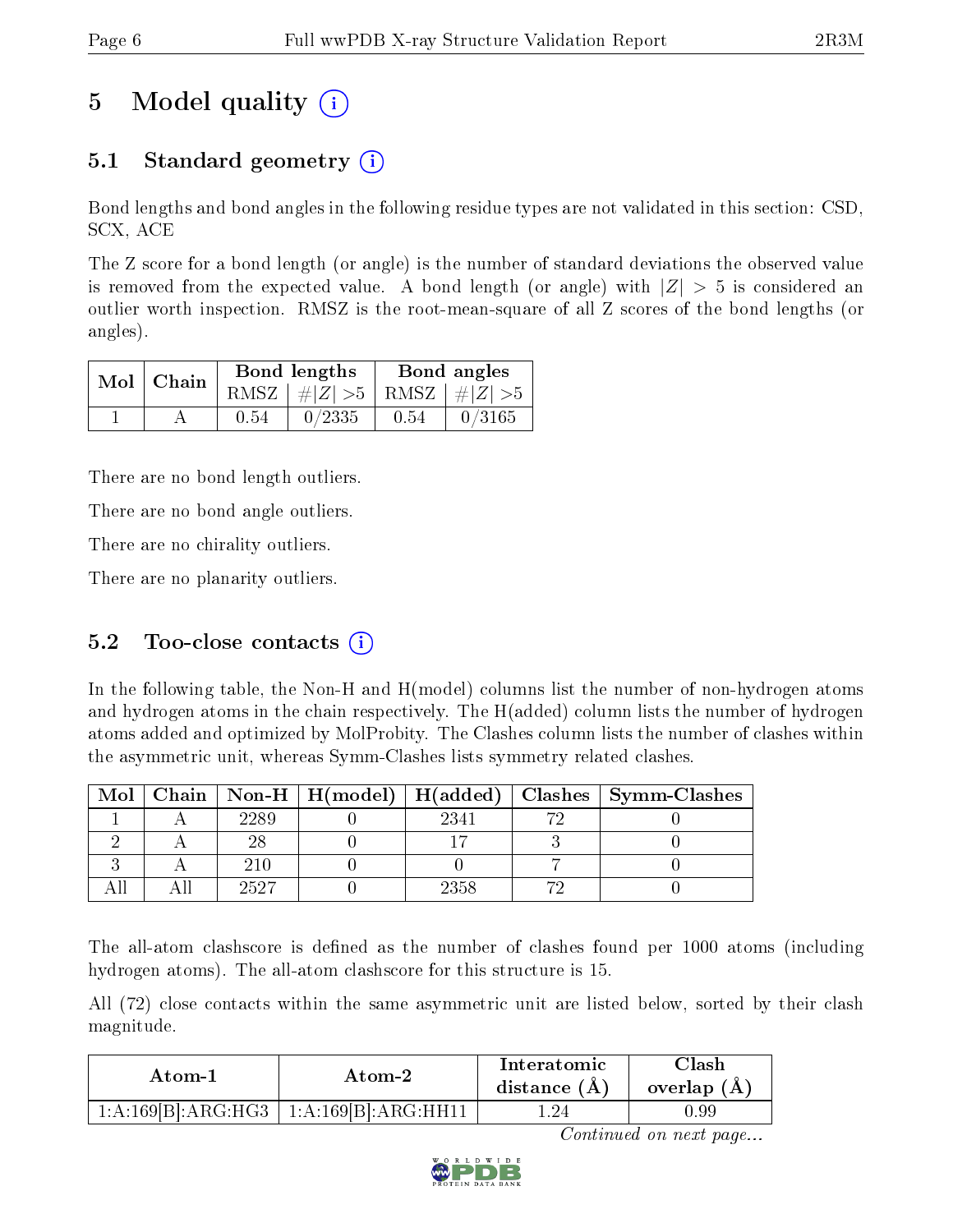| Continued from previous page |                                    | Interatomic    | $\overline{\text{Clash}}$ |  |
|------------------------------|------------------------------------|----------------|---------------------------|--|
| Atom-1                       | Atom-2                             | distance $(A)$ | overlap $(\AA)$           |  |
| 1:A:33:LYS:HD3               | 1:A:35:ILE:HD11                    | 1.44           | 0.98                      |  |
| 1:A:143:LEU:HD13             | 1: A:146:PHE:CE2                   | 2.09           | 0.88                      |  |
| 1:A:60:HIS:HD2               | 1:A:62:ASN:H                       | 1.29           | 0.80                      |  |
| 1: A:34:LYS:HG2              | 1:A:75:LYS:HE2                     | 1.64           | 0.80                      |  |
| 1:A:143:LEU:HD13             | 1: A:146: PHE:HE2                  | 1.45           | 0.78                      |  |
| 1: A:60: HIS:CD2             | 1: A:62: ASN:H                     | 2.02           | 0.77                      |  |
| 1:A:169[B]:ARG:HG3           | 1:A:169[B]:ARG:NH1                 | 1.95           | 0.76                      |  |
| 1: A:34:LYS:CG               | 1: A:75: LYS: HE2                  | 2.16           | 0.76                      |  |
| 1: A:1: MET:SD               | 1:A:32:LEU:HD21                    | 2.27           | 0.73                      |  |
| 1:A:297:ARG:NE               | $1:A:297:\overline{\text{ARG:H}A}$ | 2.06           | 0.69                      |  |
| 1: A:9: LYS: HD3             | 3:A:1061:HOH:O                     | 1.90           | 0.69                      |  |
| 1:A:273:LYS:HG3              | 3:A:1180:HOH:O                     | 1.92           | 0.68                      |  |
| 1:A:297:ARG:HA               | 1:A:297:ARG:HE                     | 1.59           | 0.66                      |  |
| 1:A:17:VAL:HG11              | 1:A:19:TYR:HE1                     | 1.60           | 0.66                      |  |
| 1: A:34: LYS: HE2            | 1:A:75:LYS:HZ1                     | 1.61           | 0.65                      |  |
| 1:A:272:ASN:HB2              | 1: A:273: LYS: HE3                 | 1.81           | 0.62                      |  |
| 1:A:17:VAL:CG1               | 1:A:19:TYR:HE1                     | 2.13           | 0.61                      |  |
| 1: A:1: MET:HA               | 1:A:1:MET:HE2                      | 1.81           | 0.60                      |  |
| 1: A:9: LYS: HE2             | 1: A:17: VAL:HG21                  | 1.84           | 0.59                      |  |
| 1: A: 33: LYS: CD            | 1:A:35:ILE:HD11                    | 2.27           | 0.59                      |  |
| 1:A:63:ILE:HD11              | 1: A:118: CYS:SG                   | 2.42           | 0.58                      |  |
| 1: A:34: LYS: HE2            | 1:A:75:LYS:NZ                      | 2.19           | 0.57                      |  |
| 1:A:169[B]:ARG:CG            | 1:A:169[B]:ARG:HH11                | 2.09           | 0.57                      |  |
| 1:A:72:THR:O                 | 1: A: 75: LYS: N                   | 2.36           | 0.56                      |  |
| 1:A:128:LEU:HD21             | 1:A:143:LEU:HD22                   | 1.88           | 0.55                      |  |
| 1: A:257: GLU:OE1            | 1:A:260:ARG:NH2                    | 2.39           | 0.55                      |  |
| 1:A:245:ARG:NH2              | 3:A:1055:HOH:O                     | 2.37           | 0.55                      |  |
| 1:A:80:PHE:CD2               | 2: A:501:SCX: H261                 | 2.41           | 0.55                      |  |
| 1:A:84:HTS:HB3               | $1:$ A:298:LEU:HD22                | 1.89           | 0.54                      |  |
| 1:A:272:ASN:CB               | 1: A:273: LYS: HE3                 | 2.37           | 0.54                      |  |
| 1: A: 1: MET: CE             | 1: A:1: MET:HA                     | 2.37           | 0.54                      |  |
| 1: A:81: GLU:O               | 2:A:501:SCX:H05                    | 2.08           | 0.53                      |  |
| 1:A:149:ALA:HB3              | 3:A:1204:HOH:O                     | 2.08           | 0.53                      |  |
| 1: A:64:VAL:HG21             | 1:A:134:LEU:HD12                   | 1.89           | 0.53                      |  |
| 1:A:169[B]:ARG:NH1           | 3:A:1017:HOH:O                     | 2.42           | 0.52                      |  |
| 1: A:60: HIS:CD2             | 1: A:61: PRO:HD2                   | 2.44           | 0.52                      |  |
| 1: A:97:THR:HG23             | 3:A:1110:HOH:O                     | 2.11           | 0.51                      |  |
| 1: A:9: LYS: HG3             | $1:$ A:17:VAL:CG2                  | 2.42           | 0.50                      |  |
| 1:A:1:MET:HE3                | 1: A:77:TYR:CD1                    | 2.48           | 0.49                      |  |
| 1:A:139:GLY:HA2              | 1:A:294:PRO:HD3                    | 1.94           | 0.48                      |  |
| 1: A:60: HIS: CG             | $1:A:61:P\overline{RO:HD2}$        | 2.49           | 0.48                      |  |

Continued from previous page.

Continued on next page...

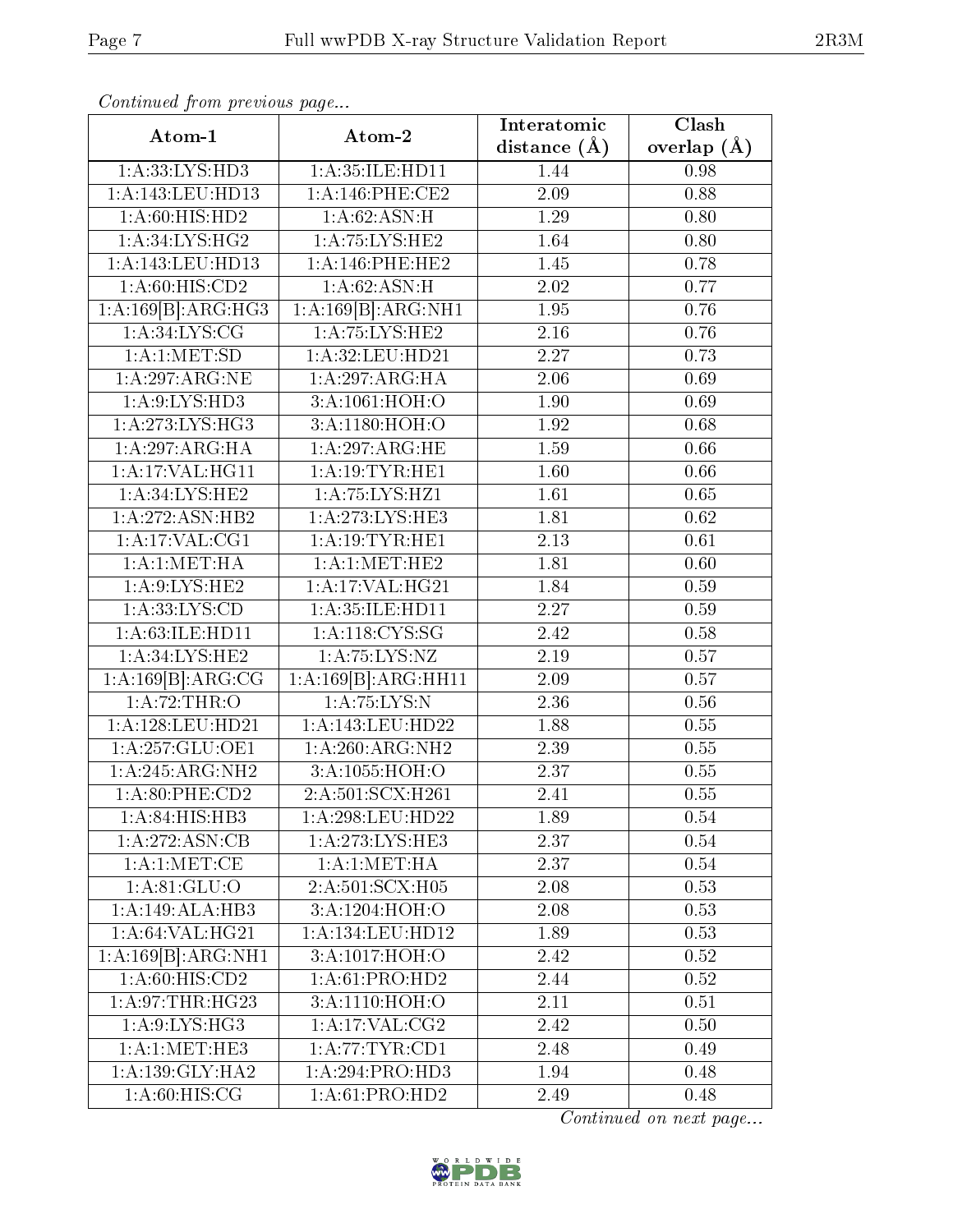| Atom-1                      | Atom-2                             | Interatomic       | Clash             |  |
|-----------------------------|------------------------------------|-------------------|-------------------|--|
|                             |                                    | distance $(\AA)$  | overlap $(\AA)$   |  |
| 1: A:118: CYS:SG            | 1:A:146:PHE:CZ                     | 3.07              | 0.48              |  |
| 1:A:128:LEU:HD21            | 1:A:143:LEU:CD2                    | 2.44              | 0.47              |  |
| 1:A:33:LYS:HD3              | 1:A:35:ILE:CD1                     | 2.31              | 0.47              |  |
| 1:A:122:ARG:HD2             | 1:A:122:ARG:HA                     | 1.58              | 0.47              |  |
| 1: A: 33: LYS: NZ           | 1:A:148:LEU:HD12                   | 2.31              | 0.46              |  |
| 1:A:75:LYS:HD2              | 1:A:76:LEU:H                       | 1.81              | 0.46              |  |
| 1: A: 125: HIS: O           | 1:A:126:ARG:HB2                    | $\overline{2.17}$ | 0.45              |  |
| 1: A: 33: LYS: NZ           | 1:A:148:LEU:CD1                    | 2.79              | 0.45              |  |
| 1:A:167:TRP:CD1             | 1:A:204:PRO:HA                     | $\overline{2.52}$ | 0.45              |  |
| 1: A:118:CYS:SG             | 1: A:146:PHE:CE1                   | $\overline{3.10}$ | 0.45              |  |
| 1: A: 73: GLU:O             | 1:A:74:ASN:HB2                     | 2.17              | 0.45              |  |
| 1: A:80:PHE:CB              | 2:A:501:SCX:H241                   | 2.47              | 0.44              |  |
| $1: A:51: \overline{GLU:O}$ | 1:A:54:LEU:HB2                     | $\overline{2.17}$ | 0.44              |  |
| 1:A:177:CSD:HB3             | 1:A:233[B]: MET:CE                 | $\overline{2.47}$ | 0.44              |  |
| 1:A:16:GLY:HA3              | 1:A:34:LYS:O                       | 2.18              | 0.43              |  |
| 1:A:17:VAL:CG2              | 1: A:19:TYR:CE1                    | 3.02              | 0.43              |  |
| 1: A:9: LYS: HG3            | 1:A:17:VAL:H G23                   | 2.00              | 0.43              |  |
| 1: A:96: LEU: HA            | 1:A:96:LEU:HD22                    | 1.82              | 0.42              |  |
| 1: A:273: LYS: HD3          | 1: A:273: LYS: HA                  | 1.63              | $\overline{0.42}$ |  |
| 1:A:177:CSD:HB3             | 1:A:233[A]:MET:HE3                 | 2.00              | 0.42              |  |
| 1:A:7:VAL:HG23              | 1:A:21:ALA:H                       | 2.01              | $0.\overline{42}$ |  |
| 1: A:63: ILE: CD1           | 1: A:118:CYS:SG                    | 3.08              | 0.42              |  |
| 1: A:72:THR:O               | 1:A:75:LYS:HB2                     | 2.19              | 0.42              |  |
| 1:A:44:VAL:H G13            | 1:A:45:PRO:HD2                     | 2.01              | 0.42              |  |
| 1:A:177:CSD:HB3             | 1:A:233[A]:MET:CE                  | 2.49              | 0.42              |  |
| 1: A:13: GLY: HA3           | 3:A:1181:HOH:O                     | $\overline{2.19}$ | $\overline{0.41}$ |  |
| $1:$ A:44:VAL:CG2           | $1:A:71:\overline{\text{HIS:CE1}}$ | 3.04              | 0.41              |  |
| 1:A:10:ILE:HD11             | 1:A:18:VAL:HG12                    | 2.02              | 0.41              |  |
| 1: A:1: MET:CE              | 1: A:1: MET:CA                     | 2.99              | 0.41              |  |
| 1: A: 101: LEU: N           | $1:A:102:\overline{\text{PRO:CD}}$ | 2.84              | 0.40              |  |

Continued from previous page...

There are no symmetry-related clashes.

### 5.3 Torsion angles  $(i)$

#### 5.3.1 Protein backbone (i)

In the following table, the Percentiles column shows the percent Ramachandran outliers of the chain as a percentile score with respect to all X-ray entries followed by that with respect to entries of similar resolution.

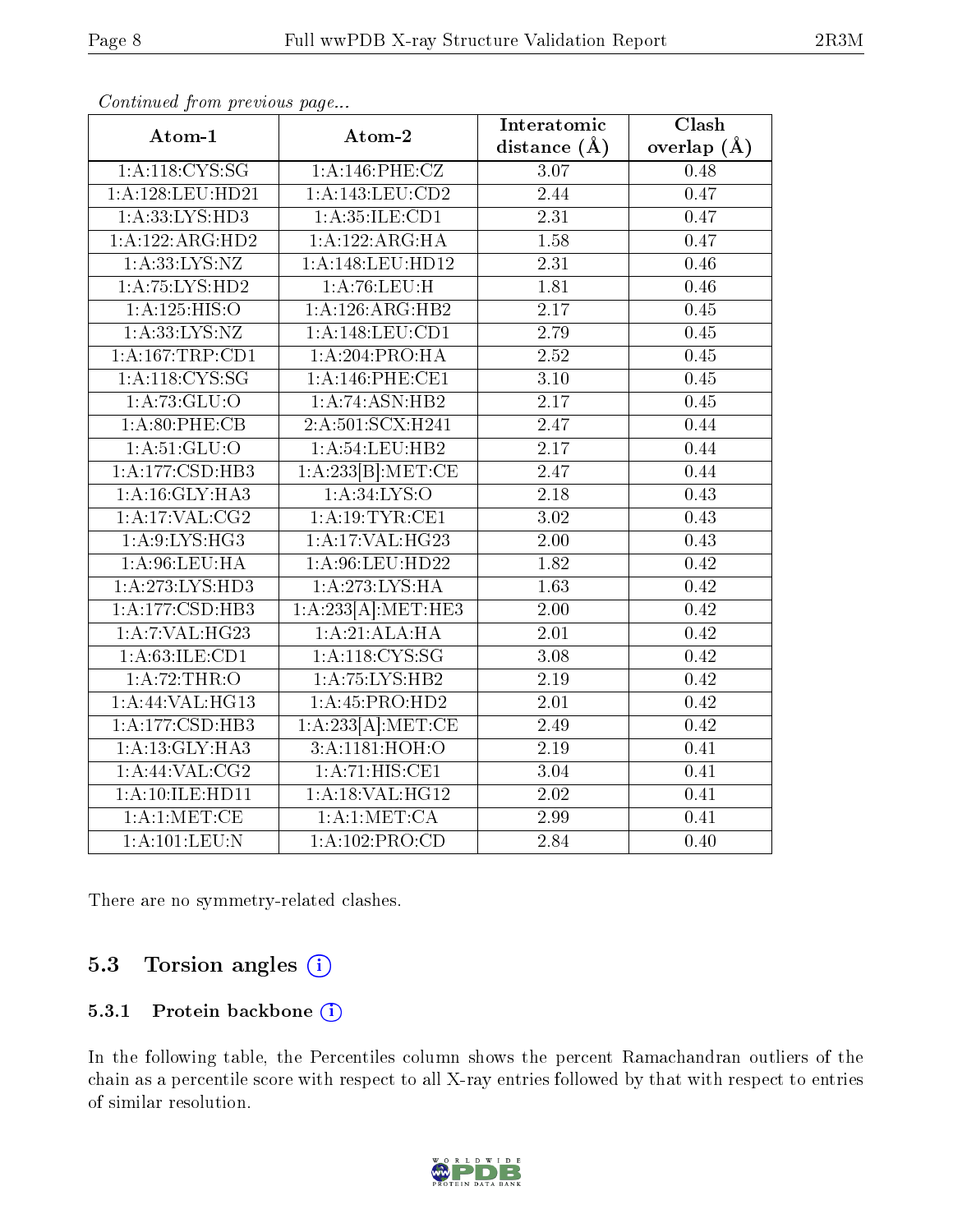The Analysed column shows the number of residues for which the backbone conformation was analysed, and the total number of residues.

| $\sqrt{\text{Mol}}$ Chain | Analysed                                |  | Favoured   Allowed   Outliers   Percentiles |  |
|---------------------------|-----------------------------------------|--|---------------------------------------------|--|
|                           | $280/299$ (94\%)   272 (97\%)   8 (3\%) |  | $\vert$ 100 100 $\vert$                     |  |

There are no Ramachandran outliers to report.

#### 5.3.2 Protein sidechains  $(i)$

In the following table, the Percentiles column shows the percent sidechain outliers of the chain as a percentile score with respect to all X-ray entries followed by that with respect to entries of similar resolution.

The Analysed column shows the number of residues for which the sidechain conformation was analysed, and the total number of residues.

| $\mid$ Mol $\mid$ Chain | Rotameric   Outliers   Percentiles<br>Analysed |  |                                |  |  |
|-------------------------|------------------------------------------------|--|--------------------------------|--|--|
|                         | $250/262$ (95\%)   236 (94\%)   14 (6\%)       |  | $\vert 21 \vert \vert 7 \vert$ |  |  |

All (14) residues with a non-rotameric sidechain are listed below:

| Mol          | Chain            | Res                 | <b>Type</b>          |
|--------------|------------------|---------------------|----------------------|
| $\mathbf{1}$ | A                | 12                  | $\operatorname{GLU}$ |
| $\mathbf{1}$ | A                | 14                  | <b>THR</b>           |
| $\mathbf{1}$ | $\bf{A}$         | 34                  | LYS                  |
| $\mathbf 1$  | $\boldsymbol{A}$ | 75                  | <b>LYS</b>           |
| $\mathbf{1}$ | $\bf{A}$         | 81                  | $\operatorname{GLU}$ |
| $\mathbf{1}$ | A                | 96                  | LEU                  |
| $\mathbf{1}$ | A                | 122                 | $\rm{ARG}$           |
| $\mathbf{1}$ | A                | 146                 | PHE                  |
| $\mathbf{1}$ | A                | 233[A]              | MET                  |
| $\mathbf 1$  | A                | $\overline{233 B }$ | MET                  |
| $\mathbf{1}$ | A                | 273                 | <b>LYS</b>           |
| 1            | A                | 278                 | LYS                  |
| 1            | $\mathbf{A}$     | 293                 | VAL                  |
|              | А                | 297                 | ${\rm ARG}$          |

Some sidechains can be flipped to improve hydrogen bonding and reduce clashes. All (1) such sidechains are listed below:

| Mol | Chain | $\pm$ Res $^+$ | vpe<br>∴l, v |
|-----|-------|----------------|--------------|
|     |       |                |              |

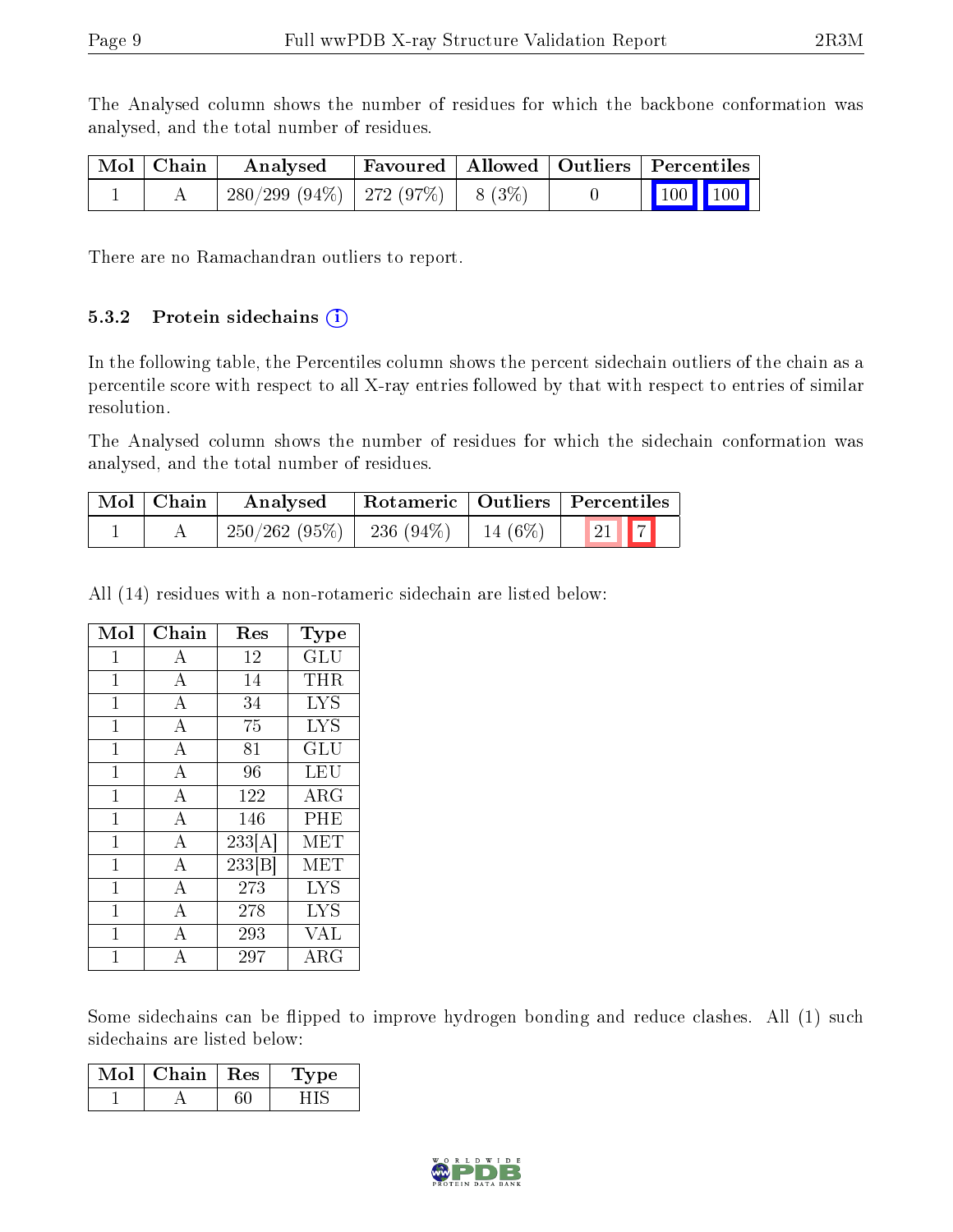#### $5.3.3$  RNA  $(i)$

There are no RNA molecules in this entry.

#### 5.4 Non-standard residues in protein, DNA, RNA chains (i)

1 non-standard protein/DNA/RNA residue is modelled in this entry.

In the following table, the Counts columns list the number of bonds (or angles) for which Mogul statistics could be retrieved, the number of bonds (or angles) that are observed in the model and the number of bonds (or angles) that are defined in the Chemical Component Dictionary. The Link column lists molecule types, if any, to which the group is linked. The Z score for a bond length (or angle) is the number of standard deviations the observed value is removed from the expected value. A bond length (or angle) with  $|Z| > 2$  is considered an outlier worth inspection. RMSZ is the root-mean-square of all Z scores of the bond lengths (or angles).

| $\perp$ Type $\parallel$ Chain $\parallel$ Res<br>Mol |  | Link                            |  | Bond lengths |          | Bond angles |               |     |           |
|-------------------------------------------------------|--|---------------------------------|--|--------------|----------|-------------|---------------|-----|-----------|
|                                                       |  |                                 |  | Counts       | RMSZ     | $\# Z  > 2$ | Counts   RMSZ |     | $\pm  Z $ |
|                                                       |  | $H \rightarrow H \rightarrow H$ |  |              | $0.63\,$ |             |               | .32 |           |

In the following table, the Chirals column lists the number of chiral outliers, the number of chiral centers analysed, the number of these observed in the model and the number defined in the Chemical Component Dictionary. Similar counts are reported in the Torsion and Rings columns. '-' means no outliers of that kind were identified.

|      |  |  | Mol   Type   Chain   Res   Link   Chirals   Torsions   Rings |        |
|------|--|--|--------------------------------------------------------------|--------|
| -CSD |  |  | 0/2/6/8                                                      | $\sim$ |

There are no bond length outliers.

There are no bond angle outliers.

There are no chirality outliers.

There are no torsion outliers.

There are no ring outliers.

1 monomer is involved in 3 short contacts:

|  |       | Mol   Chain   Res   Type   Clashes   Symm-Clashes |
|--|-------|---------------------------------------------------|
|  | E CSD |                                                   |

#### 5.5 Carbohydrates  $(i)$

There are no carbohydrates in this entry.

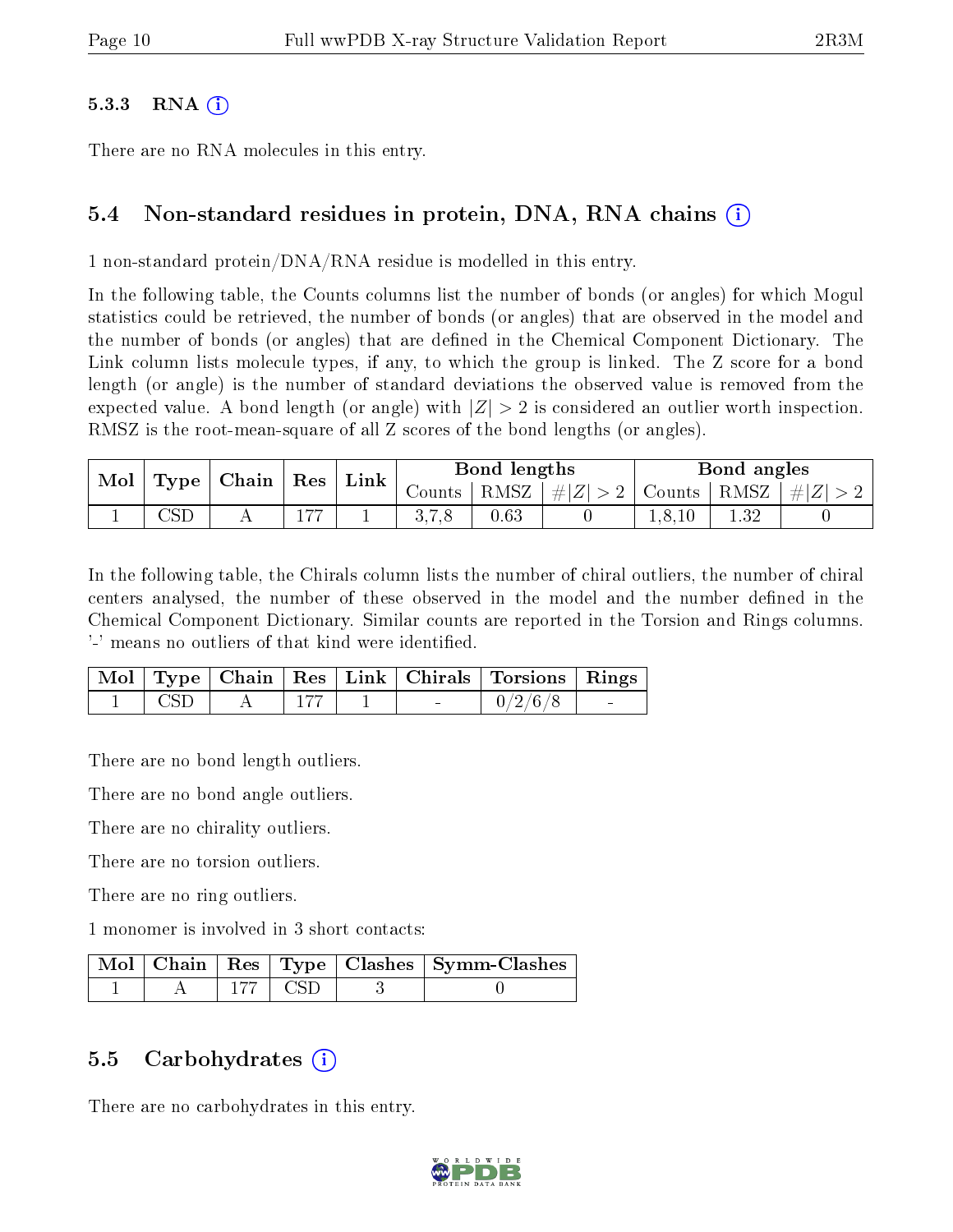### 5.6 Ligand geometry (i)

1 ligand is modelled in this entry.

In the following table, the Counts columns list the number of bonds (or angles) for which Mogul statistics could be retrieved, the number of bonds (or angles) that are observed in the model and the number of bonds (or angles) that are dened in the Chemical Component Dictionary. The Link column lists molecule types, if any, to which the group is linked. The Z score for a bond length (or angle) is the number of standard deviations the observed value is removed from the expected value. A bond length (or angle) with  $|Z| > 2$  is considered an outlier worth inspection. RMSZ is the root-mean-square of all Z scores of the bond lengths (or angles).

| $\mid$ Type $\mid$ Chain $\mid$ Res $\mid$ Link<br>Mol |     |  |          | Bond lengths |                                                                         | Bond angles                                       |      |            |
|--------------------------------------------------------|-----|--|----------|--------------|-------------------------------------------------------------------------|---------------------------------------------------|------|------------|
|                                                        |     |  | Counts 1 |              | $\mid$ RMSZ $\mid \#  Z  > 2 \mid$ Counts $\mid$ RMSZ $\mid \#  Z  > 2$ |                                                   |      |            |
|                                                        | SCX |  | 501      | 26,31,31     | 1.59                                                                    | $\left  \frac{4(15\%)}{4(15\%)} \right $ 30,44,44 | 1.61 | 6 $(20\%)$ |

In the following table, the Chirals column lists the number of chiral outliers, the number of chiral centers analysed, the number of these observed in the model and the number defined in the Chemical Component Dictionary. Similar counts are reported in the Torsion and Rings columns. '-' means no outliers of that kind were identified.

|  |        | Mol   Type   Chain   Res   Link   Chirals | Torsions                                | $\parallel$ Rings |
|--|--------|-------------------------------------------|-----------------------------------------|-------------------|
|  | $-501$ |                                           | $\mid$ 2/11/11/11 $\mid$ 0/4/4/4 $\mid$ |                   |

All (4) bond length outliers are listed below:

| Mol | $\perp$ Chain $\perp$ | $\vert$ Res $\vert$ | Type       | Atoms     | Z       | Observed(A) | Ideal(A) |
|-----|-----------------------|---------------------|------------|-----------|---------|-------------|----------|
|     |                       | 501                 | <b>SCX</b> | $C08-C07$ | 6.17    | 1.49        | 1.39     |
|     |                       | 501                 | SCX.       | $C24-C01$ | $-2.28$ | 1.48        | 151      |
|     |                       | 501                 | <b>SCX</b> | $CO7-N06$ | $-2.10$ | 1.29        | $1.33\,$ |
|     |                       | 501                 |            | $C05-C01$ | 2.07    | 1.42        | 137      |

All (6) bond angle outliers are listed below:

| Mol                         | Chain | Res | Type             | Atoms                                             | Z       | Observed $(°)$ | Ideal(°) |
|-----------------------------|-------|-----|------------------|---------------------------------------------------|---------|----------------|----------|
| $\overline{2}$              |       | 501 | <b>SCX</b>       | C08-C07-C11                                       | $-4.11$ | 116.04         | 122.08   |
| 2                           |       | 501 | SCX              | $C12-N10-C09$                                     | 3.97    | 129.47         | 123.26   |
| $\overline{2}$              |       | 501 | SCX <sup>1</sup> | C <sub>23</sub> -C <sub>11</sub> -C <sub>19</sub> | 3.65    | 118.15         | 114.56   |
| 2                           | А     | 501 | SCX              | $C08-C07-N06$                                     | 2.91    | 124.89         | 122.23   |
| $\mathcal{D}_{\mathcal{A}}$ |       | 501 | SCX              | $C22-C23-C11$                                     | $-2.28$ | 121.15         | 123.94   |
| $\mathcal{D}$               |       | 501 | SCX              | $C20-C19-C11$                                     | $-2.02$ | 121.47         | 123.94   |

There are no chirality outliers.

All (2) torsion outliers are listed below:

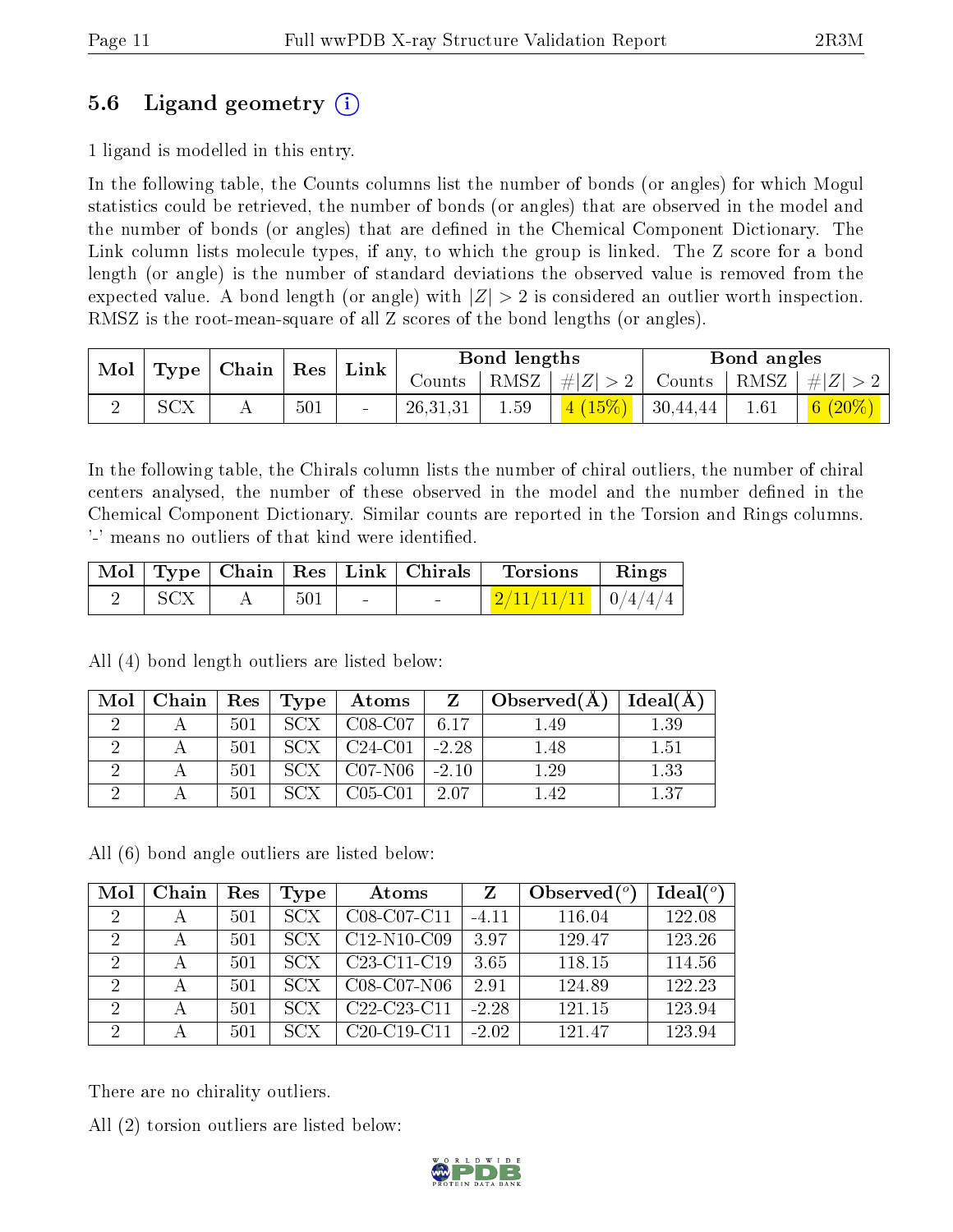| $Mol$   Chain   Res   Type |     |       | <b>Atoms</b>           |
|----------------------------|-----|-------|------------------------|
|                            | 501 | SCX = | $\mid$ C02-C01-C24-C26 |
|                            | 501 | SCX.  | $C05-C01-C24-C26$      |

There are no ring outliers.

1 monomer is involved in 3 short contacts:

|  |             | Mol   Chain   Res   Type   Clashes   Symm-Clashes |
|--|-------------|---------------------------------------------------|
|  | $501 + SCX$ |                                                   |

The following is a two-dimensional graphical depiction of Mogul quality analysis of bond lengths, bond angles, torsion angles, and ring geometry for all instances of the Ligand of Interest. In addition, ligands with molecular weight > 250 and outliers as shown on the validation Tables will also be included. For torsion angles, if less then 5% of the Mogul distribution of torsion angles is within 10 degrees of the torsion angle in question, then that torsion angle is considered an outlier. Any bond that is central to one or more torsion angles identified as an outlier by Mogul will be highlighted in the graph. For rings, the root-mean-square deviation (RMSD) between the ring in question and similar rings identified by Mogul is calculated over all ring torsion angles. If the average RMSD is greater than 60 degrees and the minimal RMSD between the ring in question and any Mogul-identified rings is also greater than 60 degrees, then that ring is considered an outlier. The outliers are highlighted in purple. The color gray indicates Mogul did not find sufficient equivalents in the CSD to analyse the geometry.



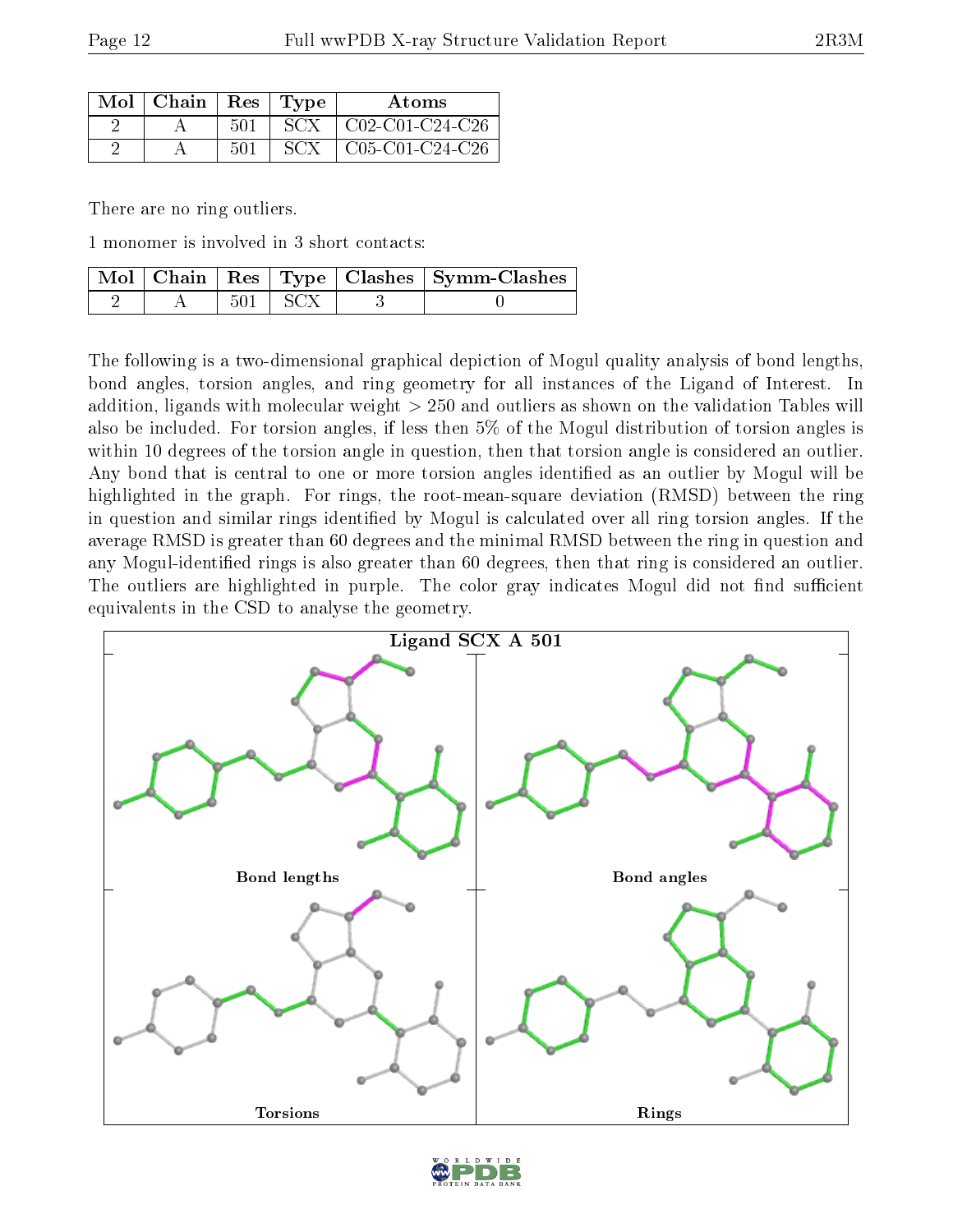### 5.7 [O](https://www.wwpdb.org/validation/2017/XrayValidationReportHelp#nonstandard_residues_and_ligands)ther polymers (i)

There are no such residues in this entry.

### 5.8 Polymer linkage issues (i)

There are no chain breaks in this entry.

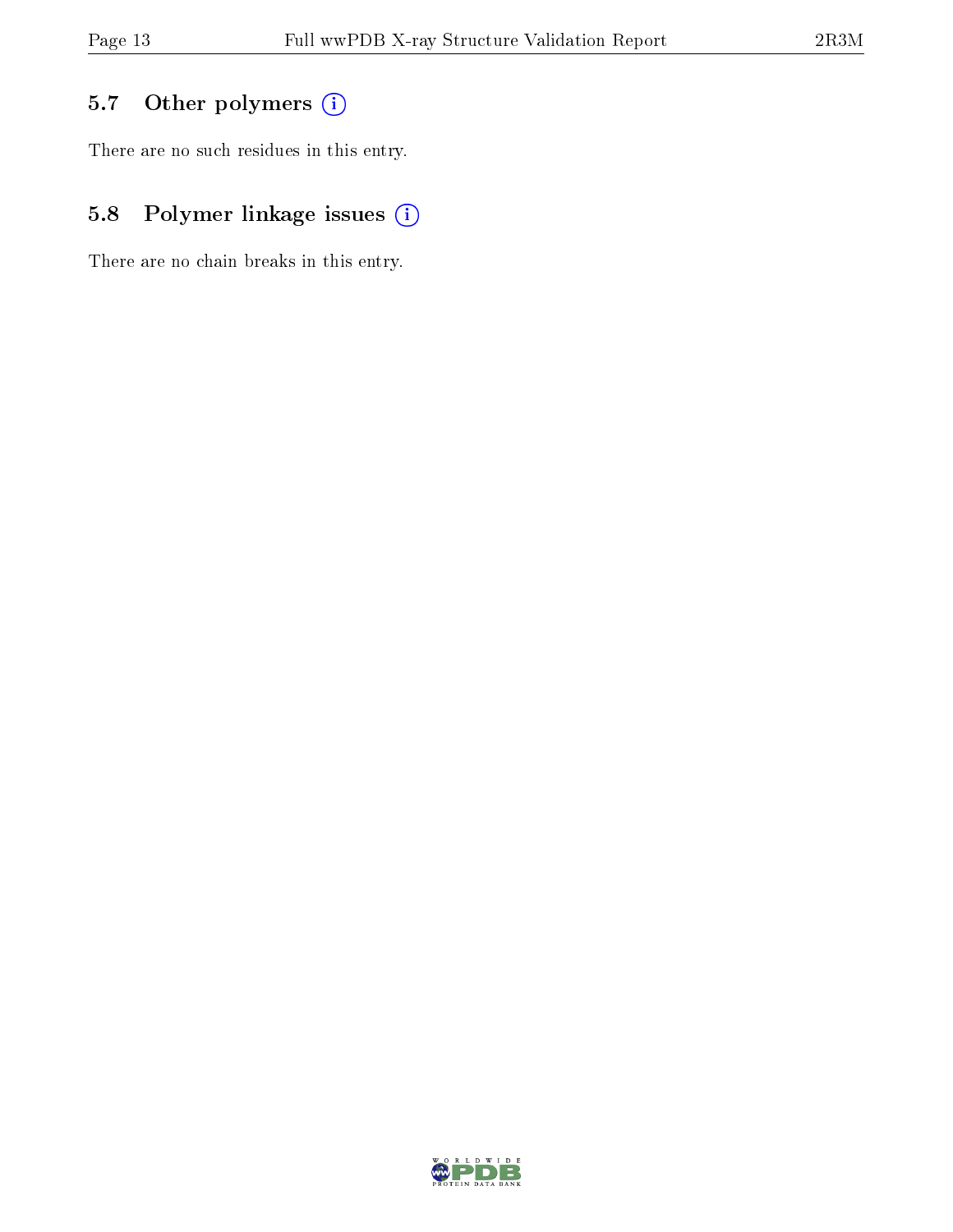## 6 Fit of model and data  $(i)$

### 6.1 Protein, DNA and RNA chains  $(i)$

In the following table, the column labelled  $#RSRZ> 2'$  contains the number (and percentage) of RSRZ outliers, followed by percent RSRZ outliers for the chain as percentile scores relative to all X-ray entries and entries of similar resolution. The OWAB column contains the minimum, median,  $95<sup>th</sup>$  percentile and maximum values of the occupancy-weighted average B-factor per residue. The column labelled ' $Q< 0.9$ ' lists the number of (and percentage) of residues with an average occupancy less than 0.9.

| $\mid$ Mol $\mid$ Chain | Analysed         | ${ <\hspace{-1.5pt}{\mathrm{RSRZ}} \hspace{-1.5pt}>}$ | $\#\text{RSRZ}\text{>2}$      |  | $\vert$ OWAB( $A^2$ ) $\vert$ Q<0.9 |  |
|-------------------------|------------------|-------------------------------------------------------|-------------------------------|--|-------------------------------------|--|
|                         | $-281/299(93\%)$ | 0.49                                                  | $32(11\%)$ 5 5 16, 27, 57, 72 |  |                                     |  |

All (32) RSRZ outliers are listed below:

| Mol            | Chain                   | Res              | Type                      | $\rm \bf RSRZ$   |
|----------------|-------------------------|------------------|---------------------------|------------------|
| $\mathbf{1}$   | $\overline{\rm A}$      | 44               | VAL                       | 8.3              |
| $\mathbf{1}$   | $\overline{A}$          | $\overline{96}$  | <b>LEU</b>                | $6.6\,$          |
| $\mathbf{1}$   | $\overline{A}$          | $\overline{25}$  | <b>LEU</b>                | 5.8              |
| $\overline{1}$ | $\overline{\rm A}$      | 46               | <b>SER</b>                | $\overline{5.5}$ |
| $\overline{1}$ | $\overline{\rm A}$      | 146              | PHE                       | $\overline{4.5}$ |
| $\overline{1}$ | $\overline{A}$          | $\overline{17}$  | <b>VAL</b>                | $\overline{4.4}$ |
| $\overline{1}$ | $\overline{A}$          | $\overline{72}$  | THR                       | 4.4              |
| $\overline{1}$ | $\overline{A}$          | $\overline{15}$  | <b>TYR</b>                | $\overline{4.2}$ |
| $\overline{1}$ | $\overline{A}$          | 297              | $\overline{\rm{ARG}}$     | $\overline{4.1}$ |
| $\overline{1}$ | $\overline{A}$          | $\overline{14}$  | <b>THR</b>                | $\overline{4.1}$ |
| $\overline{1}$ | $\overline{\rm A}$      | $\overline{74}$  | $\overline{\mathrm{ASN}}$ | $\overline{4.1}$ |
| $\overline{1}$ | $\overline{A}$          | $\overline{75}$  | $\overline{\text{LYS}}$   | $\overline{4.0}$ |
| $\overline{1}$ | $\overline{A}$          | 298              | <b>LEU</b>                | 3.9              |
| $\mathbf{1}$   | $\overline{A}$          | 150              | $\rm{ARG}$                | $\overline{3.7}$ |
| $\overline{1}$ | $\overline{A}$          | $\overline{47}$  | <b>THR</b>                | 3.4              |
| $\overline{1}$ | $\overline{A}$          | $\overline{1}$   | $\overline{\text{MET}}$   | $\overline{3.4}$ |
| $\overline{1}$ | $\overline{A}$          | $50\,$           | $\overline{\rm{ARG}}$     | $\overline{3.4}$ |
| $\mathbf{1}$   | $\overline{\rm A}$      | $\rm 45$         | $\overline{\text{PRO}}$   | $\overline{3.4}$ |
| $\mathbf{1}$   | $\overline{A}$          | 296              | <b>LEU</b>                | $3.2\,$          |
| $\overline{1}$ | $\overline{\rm A}$      | 295              | <b>HIS</b>                | $\overline{3.0}$ |
| $\overline{1}$ | $\overline{\rm A}$      | $19\,$           | <b>TYR</b>                | $2.9\,$          |
| $\overline{1}$ | $\overline{A}$          | $\overline{73}$  | $\overline{\text{GLU}}$   | $\overline{2.8}$ |
| $\overline{1}$ | A                       | $12\,$           | GLU                       | $2.6\,$          |
| $\overline{1}$ | $\overline{A}$          | 148              | <b>LEU</b>                | $2.6\,$          |
| $\overline{1}$ | $\overline{\mathbf{A}}$ | 164              | VAL                       | 2.5              |
| $\overline{1}$ | A                       | $\overline{13}$  | <b>GLY</b>                | 2.4              |
| $\overline{1}$ | $\overline{\rm A}$      | $\overline{287}$ | $\overline{\text{GLN}}$   | $\overline{2.4}$ |

Continued on next page...

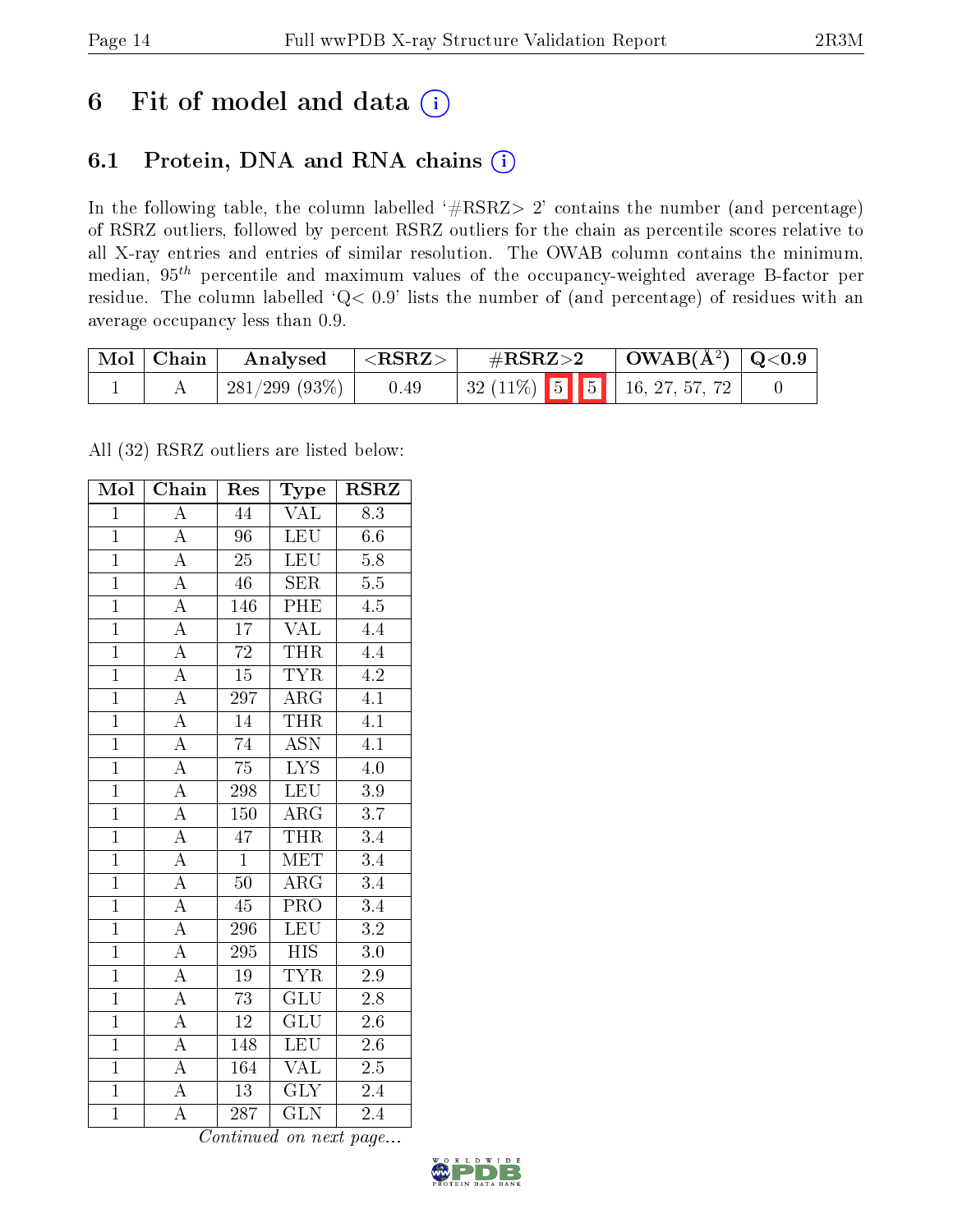Continued from previous page...

| Mol | Chain | Res | <b>Type</b> | <b>RSRZ</b> |
|-----|-------|-----|-------------|-------------|
|     |       | 54  | LEU         | 2.2         |
|     |       | 71  | <b>HIS</b>  | 2.1         |
|     |       | 16  | <b>GLY</b>  | 2.1         |
|     |       | 151 | ALA         | 2.1         |
|     |       | 147 | GLY         | 2.0         |

#### 6.2 Non-standard residues in protein, DNA, RNA chains (i)

In the following table, the Atoms column lists the number of modelled atoms in the group and the number defined in the chemical component dictionary. The B-factors column lists the minimum, median,  $95<sup>th</sup>$  percentile and maximum values of B factors of atoms in the group. The column labelled  $Q< 0.9$ ' lists the number of atoms with occupancy less than 0.9.

|                    |     |     |      |      | $\sqrt{\text{Mol} + \text{Type} + \text{Chain} + \text{Res} + \text{Atoms} + \text{RSCC} + \text{RSR} + \text{B-factors}(\AA^2) + \text{Q}<0.9}$ |  |
|--------------------|-----|-----|------|------|--------------------------------------------------------------------------------------------------------------------------------------------------|--|
| $\mathop{\rm CSD}$ | 177 | 8/9 | 0.97 | 0.06 | 25, 29, 31, 32                                                                                                                                   |  |

#### 6.3 Carbohydrates  $(i)$

There are no carbohydrates in this entry.

#### 6.4 Ligands  $(i)$

In the following table, the Atoms column lists the number of modelled atoms in the group and the number defined in the chemical component dictionary. The B-factors column lists the minimum, median,  $95<sup>th</sup>$  percentile and maximum values of B factors of atoms in the group. The column labelled  $Q< 0.9$  lists the number of atoms with occupancy less than 0.9.

|       |  |                                                                               |                                                                   | $\boxed{\text{ Mol}}$ Type   Chain   Res   Atoms   RSCC   RSR   B-factors $(\AA^2)$   Q<0.9 |  |
|-------|--|-------------------------------------------------------------------------------|-------------------------------------------------------------------|---------------------------------------------------------------------------------------------|--|
| – SCX |  | $\begin{array}{ c c c c c c } \hline 501 & 28/28 & 0.89 \ \hline \end{array}$ | $\begin{array}{ c c c c c c } \hline 0.11 & \\\hline \end{array}$ | 21, 28, 37, 43                                                                              |  |

The following is a graphical depiction of the model fit to experimental electron density of all instances of the Ligand of Interest. In addition, ligands with molecular weight  $> 250$  and outliers as shown on the geometry validation Tables will also be included. Each fit is shown from different orientation to approximate a three-dimensional view.